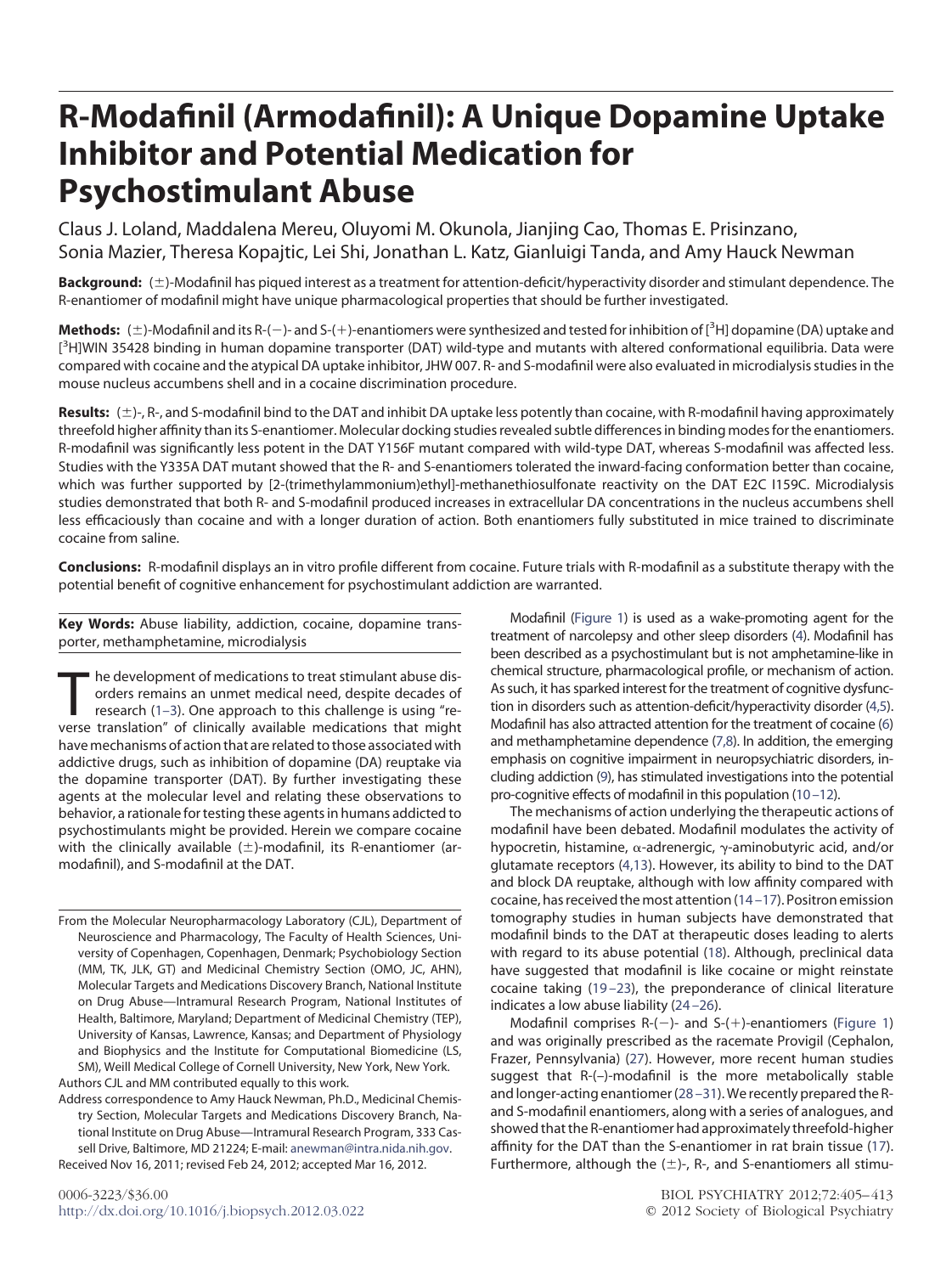

**Figure 1.** Chemical structures of drugs used in the study.

lated locomotor activity in mice, they were less effective and less potent than cocaine. The reduced efficacy and unusual structure of modafinil suggested that it might bind to the DAT in a different mode than cocaine. Indeed, the biphenyl ring system resembles that of the benztropine class of DAT inhibitors, exemplified by JHW 007 (Figure 1), which has been extensively characterized as being "atypical" with potential for development as a medication to treat cocaine addiction (32,33).

We previously compared the binding and DA uptake inhibition of a series of tropane-based DAT inhibitors in several DAT mutants that were designed to shift the conformational equilibrium toward either an outward- or inward-facing state (34,35). In that study we discovered that the cocaine-like compounds (e.g., WIN 35428) preferred an outward-facing conformation of the DAT, whereas the benztropines (e.g., JHW 007) preferred a more occluded conformation. Remarkably these data correlated with effectiveness in producing cocaine-like effects in rats (36). In subsequent studies, these differences in binding modes were supported and further highlighted different DAT binding interactions between these structurally distinct classes of DAT inhibitors (37,38).

We hypothesized, on the basis of those studies, that R- and Smodafinil might also bind the DAT differently from cocaine, contributing to their in vivo pharmacological profiles. Hence in the present study, we compare the binding of the enantiomers and their potency for inhibition of DA uptake in human DAT transfected COS-7 cells with those of cocaine. We then tested the enantiomers in DAT mutants biased toward inward-or outward-facing conformations to investigate

the induction of specific conformations of the DAT by modafinil binding. In addition DA concentrations in the mouse nucleus accumbens (NAc) shell were assessed in vivo with microdialysis procedures. This brain area has been suggested to play a significant role in mediating the reinforcing effects of abused drugs (39 –41). Finally, we tested modafinil and its enantiomers in a cocaine-discrimination procedure to determine whether the enantiomers substituted for the discriminative-stimulus effects of cocaine as  $(\pm)$ -modafinil has been reported to do in other species (19,22,23).

#### **Methods and Materials**

#### **In Vitro Studies**

The [<sup>3</sup>H]DA uptake and [<sup>3</sup>H]WIN 35428 binding experiments were carried out with standard methods on transiently transfected COS-7 cells expressing the human DAT wild-type(WT) or mutants as described previously (35) and in detail in Supplement 1. The [2- (trimethylammonium)ethyl]-methanethiosulfonate (MTSET) labeling experiments were performed essentially as before (36) and described in detail in Supplement 1. In short, the ligands dissolved in uptake buffer were added to the intact cells expressing either DAT E2C or DAT E2C I159C in the following concentrations:  $(\pm)$ modafinil: 100  $\mu$ mol/L, R-(-)-modafinil: 100  $\mu$ mol/L, S-(+)modafinil: 100  $\mu$ mol/L, DA: 100  $\mu$ mol/L, cocaine: 30  $\mu$ mol/L, and JHW 007: 5  $\mu$ mol/L. The concentration of inhibitor was chosen as the highest possible concentration that could be washed away to allow subsequent [<sup>3</sup>H]DA analysis. The MTSET was added at a final



**Figure 2.** Characterization of  $(\pm)$ -, R-, and S-modafinil binding to the dopamine transporter (DAT). Inhibition of **(A, C)** [ 3 H] dopamine (DA) uptake and **(B, D)** [ 3 H]WIN 35428 binding in COS-7 cells transiently expressing DAT wild-type by  $\vec{(\bullet)}$  DA,  $(\blacktriangle)$  WIN 35428,  $(\blacksquare)$  ( $\pm$ )-modafinil,  $(O)$  S-modafinil, and  $( \Box )$  R-modafinil. The grey punctured lines in (C) and (D) are the observed  $IC_{50}$  values for  $(\pm)$ modafinil from **(A)** and **(B)**, respectively, shown for comparison. The observed  $IC_{50}$  value for a compound is the basis for the calculated inhibition potencies and  $K<sub>i</sub>$  values in Table 1. Data are means  $\pm$  SEM of 6-10 experiments performed in triplicate.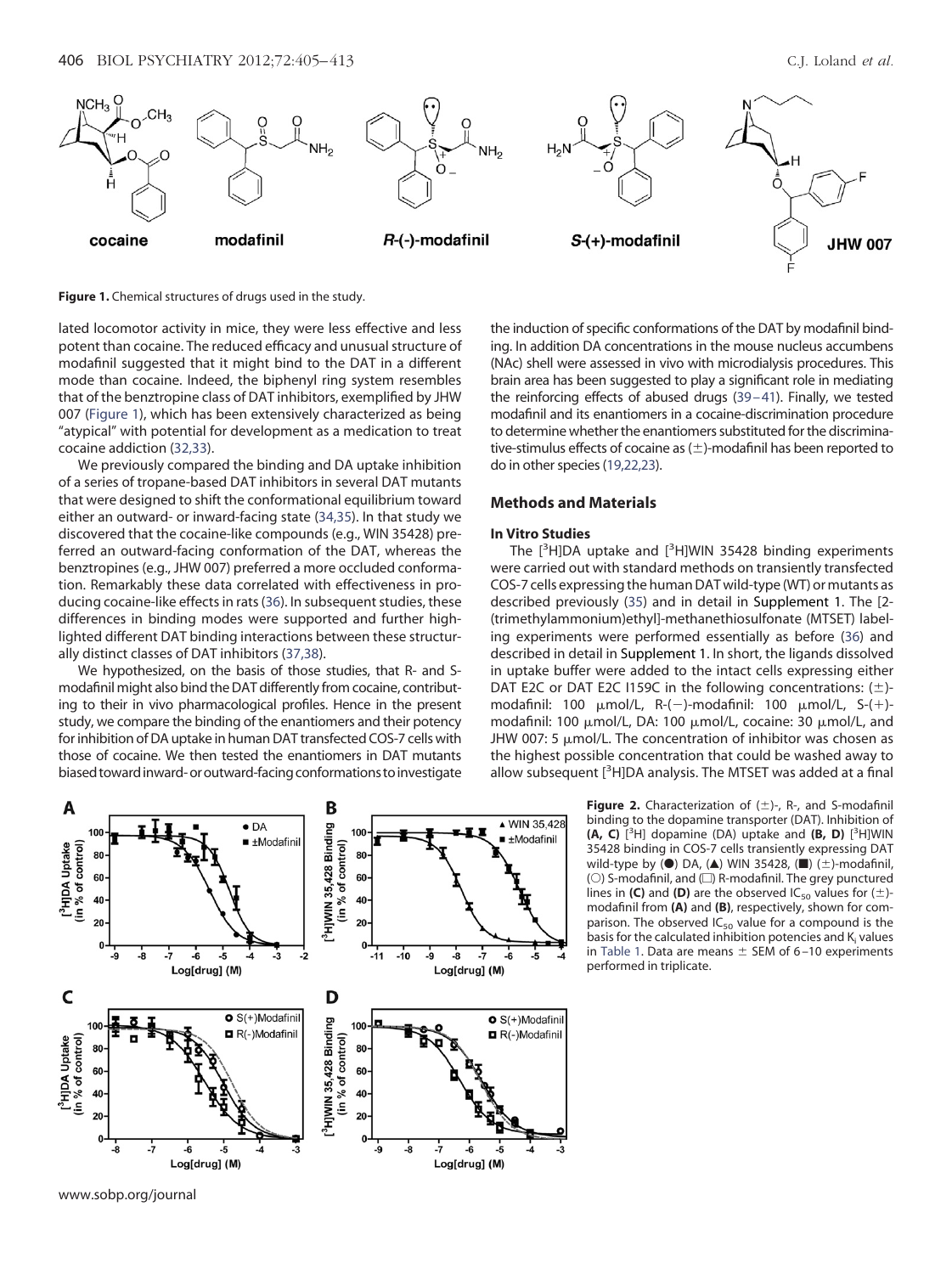concentration of .5 mmol/L, and the cells were incubated at room temperature for 10 min. The preincubation was stopped, and [<sup>3</sup>H]DA uptake was initiated to determine the degree of transport inactivation by MTSET.

#### **Modeling of DAT/Ligand Complexes**

The complexes between DAT and modafinil enantiomers were modeled similarly to that described previously, (38) with a wellestablished induced-fit docking protocol (42), and are described in detail in Supplement 1.

## **Microdialysis**

Methods have been described in detail elsewhere (43) and provided in Supplement 1. Briefly, approximately 45 hours after the surgical procedures and starting at 9:00 AM microdialysis sessions were initiated with probes connected via swivels and perfused with Ringer's solution at a constant flow rate of 1  $\mu$ L/min. Dialysate sampling (10  $\mu$ L/10 min) started after approximately 30 min. Mice received cocaine,  $(\pm)$ -, S-, or R-modafinil or vehicle injections only when stable DA values were obtained. Sample collection continued for 360 min but after 2 hours occurred every 20 min. Dialysate samples were immediately injected without purification into a high-performance liquid chromatography coupled with an ESA (Bedford, Massachusetts) 5200 coulochem detector to quantify DA. Assay sensitivity for DA was 2 fmoles/sample.

## **Cocaine Discrimination**

Experimental details are essentially identical to those described previously (44) and provided in Supplement 1. In brief, subjects were placed in operant-conditioning chambers with overall illumination, two response levers, and pairs of green and yellow lights above each lever. Mice were trained with food reinforcement to press both levers and eventually trained to press one after cocaine (10 mg/kg) and the other after saline IP injections, on a doublealternation daily schedule. The ratio of responses to food pellets was ultimately 10 (fixed-ratio 10). Experimental sessions started after a 5-min period in darkness during which responses had no consequences. After this period lights were turned on until the completion of the fixed-ratio requirement and the presentation of food. Sessions ended after 20 food presentations or 15 min, whichever occurred first, and were conducted 5 days/week. Testing with different doses of cocaine or modafinil was initiated after subjects met the training criteria (Supplement 1). Test sessions were identical to training sessions with the exception that 10 responses on either lever were reinforced.

## **Results**

#### **Assessment of the Affinity for ()-Modafinil and its R- and S-Enantiomers to the DAT**

 $(\pm)$ -Modafinil and its enantiomers were tested for inhibition of [<sup>3</sup>H]DA uptake and displacement of [<sup>3</sup>H]WIN 35428 (Figure 2).  $(\pm)$ -Modafinil inhibited [ ${}^{3}$ H]DA uptake with a potency that was more than sevenfold lower than observed for DA (inhibition potency for DA and  $(\pm)$ -modafinil for the DAT was 1.7 and 13 .<br>µmol/L, respectively) (Figure 2A; Table 1). Inhibition of [<sup>3</sup>H]WIN 35428 binding by  $(\pm)$ -modafinil revealed lower K<sub>i</sub> values as compared with [<sup>3</sup>H]DA uptake inhibition (K<sub>i</sub> = 2.3  $\mu$ mol/L) (Figure 2B and Table 1) and comparable to our previously published values in rat brain tissue (17). Interestingly,  $(\pm)$ -modafinil was less potent in inhibiting [<sup>3</sup>H]DA uptake than both the R- and S- enantiomers (Figure 2C and Table 1). However, for the inhibition of [<sup>3</sup>H]WIN 35428 binding, the observed affinity for the S-enantiomer was almost indistinguishable from the affinity for the racemate, whereas the R-enantiomer had a higher affinity (Table 1). The discrepancy between inhibition potencies of DA

| <b>hDAT Mutants</b> | $[{}^3H]DA$ Uptake ( <i>n</i> ) | $IC_{50}$ ( $\mu$ mol/L)<br>(SE interval) | $[3H]$ WIN 35428<br>Binding $(n)$ | $K_d$ (or $K_i$ ; $\mu$ mol/L)<br>(SE interval) |
|---------------------|---------------------------------|-------------------------------------------|-----------------------------------|-------------------------------------------------|
| hDAT                |                                 |                                           |                                   |                                                 |
| DA                  | 6                               | $1.7(1.5-2.1)$                            |                                   |                                                 |
| Cocaine             | 12                              | .23 $(.19-.26)^{a}$                       | 3                                 | .45 $(.34-.59)^b$                               |
| <b>WIN 35428</b>    |                                 |                                           | 10                                | $.013(.012-.014)$                               |
| $(\pm)$ -modafinil  | 6                               | $13(10-16)$                               | 7                                 | $2.3(1.9-2.6)$                                  |
| R-modafinil         | 9                               | $4.0(2.6-6.4)$                            | 7                                 | $.78(.67-.90)$                                  |
| S-modafinil         | 9                               | $8.7(7.5-10)$                             | 8                                 | $2.5(2.2-2.9)$                                  |
| hDAT Y156F          |                                 |                                           |                                   |                                                 |
| Cocaine             |                                 |                                           | 5                                 | .35 $(.28-.45)^b$                               |
| <b>WIN 35428</b>    |                                 |                                           | 6                                 | .013 (.0096 -.017)                              |
| $(\pm)$ -modafinil  |                                 |                                           | 5                                 | $8.0(6.4-9.9)$                                  |
| R-modafinil         |                                 |                                           | 3                                 | $11(7.5-15)$                                    |
| S-modafinil         |                                 |                                           | 5                                 | $5.5(4.7-6.4)$                                  |
| <b>hDAT Y335A</b>   |                                 |                                           |                                   |                                                 |
| DA                  | 3                               | $.99(.60-1.7)$                            |                                   |                                                 |
| Cocaine             | 12                              | 24 $(20-30)^a$                            |                                   |                                                 |
| $(\pm)$ -modafinil  | $\overline{4}$                  | 83 (48-143)                               |                                   |                                                 |
| R-modafinil         | 3                               | $43(26 - 71)$                             |                                   |                                                 |
| S-modafinil         | 3                               | 129 (97-170)                              |                                   |                                                 |
|                     |                                 |                                           |                                   |                                                 |

Table 1. [<sup>3</sup>H]DA Uptake Inhibition and [<sup>3</sup>H]WIN 35428 Binding Data in DAT WT and Mutants

The inhibition potency for [ $^3$ H]dopamine (DA) uptake, and the K<sub>d</sub> or K<sub>i</sub> for [ $^3$ H]WIN 35428 binding were calculated from nonlinear regression analysis of uptake and binding data, respectively, performed on COS7 cells transiently transfected with human dopamine transporter (hDAT) wild-type (WT) or the indicated mutant. The IC<sub>50</sub> values used in the estimation of K<sub>i</sub> and K<sub>d</sub> values were calculated from means of pIC<sub>50</sub> values, and the SE interval was calculated from the pIC<sub>50</sub>  $\pm$  SE (see Materials and Methods in Supplement 1).

nd, not determined.

*a* Data from Loland *et al.* (36). *<sup>b</sup>*

Data from Beuming *et al.* (37).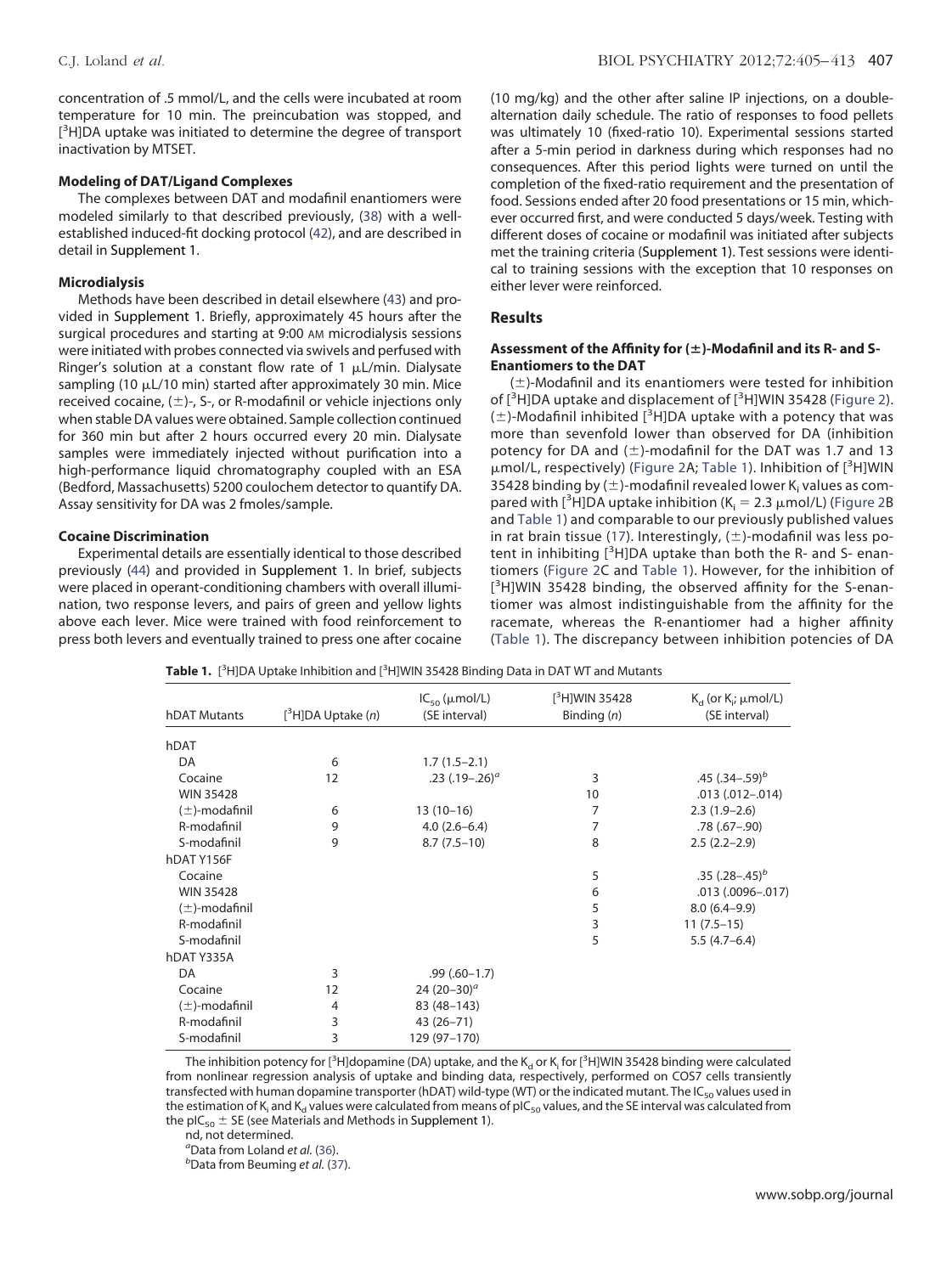transport and  $K<sub>i</sub>$  values in the binding assay could be because [<sup>3</sup>H]DA uptake inhibition is not performed under equilibrium conditions, as the binding experiments are.

We were not able to measure any significant binding or transport inhibition of the R- and S-enantiomers to either of the homologous transporters for norepinephrine (NET) or serotonin (SERT), assessed by their ability to inhibit [<sup>3</sup>H]DA uptake or [<sup>3</sup>H]nisoxetine binding at the NET and [<sup>3</sup>H]5-HT at the SERT (IC<sub>50</sub>  $>$  100  $\mu$ mol/L for all experiments,  $n = 3$ , data not shown). These observations are also in accord with binding experiments performed in native rat brain tissue (17).

#### **The Modafinil Binding Site in DAT Overlaps with the Central Binding Site for Substrate**

To characterize the modafinil binding site in the DAT, we carried out a docking study of the two enantiomers with DAT models described previously (37,38) on the basis of the crystal structure of the bacterial homologue LeuT (Figures 3A, B). The modafinil enantiomers were docked in the primary binding pocket (S1) in the center of the protein that is also the binding site for DA and cocaine (37) as well as for the atypical DAT inhibitor JHW 007 and its analogues (38). The top-ranked binding poses revealed a significant similarity between the binding modes of the enantiomers, however, with unique interactions. One distinctive structural feature of modafinil, compared with either cocaine or JHW 007, is that it lacks a charged pyramidal nitrogen. Thus, although the orientations of the biphenyl ring systems in the binding modes of both modafinil enantiomers might be similar to those of the benztropine derivatives (38), there is no direct interaction with Asp79. In contrast, the terminal amide moiety of modafinil tends to stack with the phenyl

ring of Phe76 and H-bond to the backbone of Ser321. These restraints result in different positioning of the chiral  $S = O$  in the Rand S-enantiomers. Although both enantiomers are in close vicinity to Tyr156, the  $S = O$  of R-modafinil interacts with the -OH group of the Tyr156 residue, whereas this interaction does not occur with S-modafinil.

Thus, we sought to experimentally validate the docking results and hypothesized that the removal of the OH-group of Tyr156 by changing it to a phenylalanine (Y156F) could disrupt the interaction with R-modafinil but have little effect on the S-modafinil binding interaction. Indeed R-modafinil showed a marked decrease in affinity for the DAT Y156F mutant as compared with DAT WT protein (Figure 3C) with a 14-fold change (Table 1, compare WT and Y156F DAT binding), whereas only a twofold difference in affinity was observed for S-modafinil by the Y156F mutation (Figure 3D; Table 1). These data are in agreement with the docking models and suggest that only R-modafinil interacts with Tyr156 in the primary binding pocket.

## **R- and S-Modafinil Preferentially Bind to a Different DAT Conformation Than Cocaine**

To identify the preferred DAT conformational state induced by R- and S-modafinil, two previously established methods (36) that assess the conformational state of the DAT upon binding of different ligands were employed: 1) the shift in  $IC_{50}$  for [<sup>3</sup>H]DA uptake inhibition by the modafinil enantiomers between the WT and a Tyr335 to alanine mutation, and 2) the accessibility of a cysteine inserted in TM3 to the cysteine-reactive compound MTSET. We have previously shown that Tyr335 is critical for

**Figure 3.** Localization of the binding sites for R- and S-modafinil in the dopamine transporter (DAT). **(A, B)** The predicted binding modes of R-modafinil and S-modafinil in the central binding site of DAT, respectively. Note the amide bond of both modafinils are stacked with the phenyl ring of Phe76 and carboxyl group of Asp79, whereas only the sulfinyl group of R-modafinil interacts with the hydroxyl group of Tyr156. The modafinil enantiomers are in thicker stick presentation with the carbon colored in cyan. **(C)** Removal of the hydroxyl group on Tyr156 in DAT (Y156F. open symbols) results in a >14-fold decrease in IC<sub>50</sub> for R-modafinil as compared with the DAT wild-type (WT) (solid symbols). (D) For S-modafinil, the Y156F mutation caused a twofold decrease in the IC<sub>50</sub>-value. All data in Cand D are assessed by displacement of [<sup>3</sup>H]WIN 35428 binding by the indicated modafinil enantiomer performed on intact COS-7 cells transiently transfected with DAT WT or mutant. Data are means  $\pm$  SEM of 3-8 experiments performed in triplicate.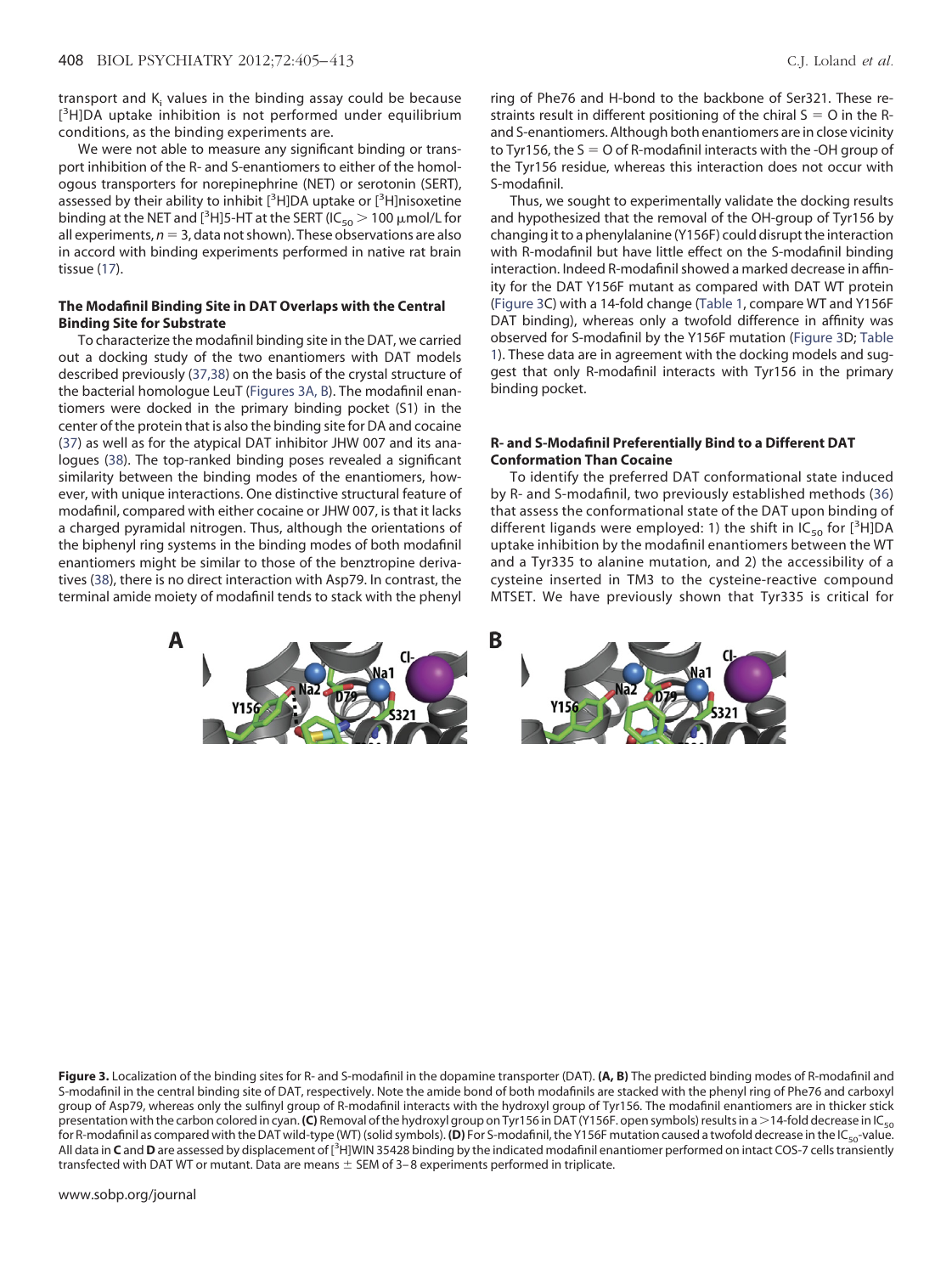

**Figure 4.** R- and S-modafinil bind to a dopamine transporter (DAT) conformation that differs from cocaine. **(A)** Effect of the Y335A mutation on  $IC_{50}$ values for inhibition potency of [ $^3$ H] dopamine (DA) uptake by ( $\pm$ )-modafinil and enantiomers, JHW007 and cocaine, compared with the DAT wild-type (WT). The calculated difference in inhibition potency (IC<sub>50</sub>) of [<sup>3</sup>H]DA uptake by  $(\pm)$ -modafinil and enantiomers in the DAT Y335A mutant relative to WT is displayed as an  $IC_{50}Y335A/IC_{50}WT$  ratio. The data for JHW007 and cocaine are shown in grey for comparison and are in agreement with previously determined data (36). **(B)** Effect of  $(\pm)$ -modafinil and enantiomers on [2-(trimethylammonium)ethyl]-methanethiosulfonate (MTSET) (.5 mmol/L) inhibition of [<sup>3</sup>H]DA uptake on the DAT E2C I159C (a mutant in which two endogenous cysteines, Cys90 and Cys306, have been changed to alanines, rendering it insensitive to MTSET [36], data not shown). Data are shown as mean  $\pm$  SEM of the effect of preincubating with the indicated drug on the MTSET reactivity. One hundred percent activity is set as the preincubation of drug alone followed by vehicle only. All experiments are performed on COS7 cells transiently expressing DAT WT or mutant of at least three experiments performed in triplicate.

regulating conformational isomerization in the transport cycle (34,35,45) and that mutation of this residue (Y335A) shifts the conformational equilibrium toward an inward-facing conformation. This suggestion has recently been supported by the crystallization of the inward-facing conformation of LeuT with the cognate mutation (46). Thus, the Y335A mutation can be used as a tool to probe whether a drug favors an inward-facing or outward-facing conformation (36). To assess this for the modafinil enantiomers, we investigated their [<sup>3</sup>H]DA uptake inhibition potency in the DAT Y335A mutant and compared it with WT (Figure 4A). As previously determined, DAT inhibitors such as cocaine bind preferentially to the outward-facing conformation of the DAT. This results in a large decrease in potency for [<sup>3</sup>H]DA uptake inhibition between DAT WT and the Y335A mutant as determined in Figure 4A for cocaine, resulting in an almost 200fold change in  $IC_{50}$ . On the contrary, the nonstimulant atypical DAT inhibitor JHW 007 shows only a minor, approximately 20 fold, change in  $IC_{50}$ , suggesting that it binds to a conformation that differs from that preferred by cocaine (Figure 4A). Performing the same experiments on the R- and S-modafinil enantiomers gave Y335A/WT IC<sub>50</sub> ratios (10.6 and 14.8, respectively) that approximate that for JHW 007 (Figure 4A). This suggests that these DA uptake inhibitors bind to a DAT conformation distinct from the cocaine-induced conformation and closer to the one observed for JHW 007.

The second assay is based on the reactivity of a cysteine inserted into position 159 in TM3 of the DAT located in the vicinity of the ligand binding site on the extracellular side. Previous observations in DAT (35,36,47,48), NET, and SERT (49) have suggested that the accessibility of this position is dependent on the conformational state of the transporter: it is accessible to the extracellular environment when the DAT is in the outward-facing conformation and inaccessible in the closed or inward-facing conformation. Importantly, reaction of an inserted cysteine in this position (I159C) with MTSET results in inactivation of the DAT, allowing the use of DA uptake as a functional read-out for I159C reactivity (36). The I159C mutant was generated in a MTSET insensitive DAT background (E2C) in which the two external endogenous cysteines were mutated to alanines (C90A-C306A). Incubation of .5 mmol/L MTSET for 10 min in buffer resulted in an inactivation to approximately 60% of the initial [ $3$ H]DA transport capacity. The addition of cocaine (30  $\mu$ mol/L) together with MTSET resulted in a marked increase in inactivation to approximately only 20% remaining transport capacity, whereas DA (100  $\mu$ mol/L) and, in agreement with previous results (36), JHW 007 (5  $\mu$ mol/L) caused a protection from the MTSET reactivity (Figure 4B). The addition of the R- or S-modafinil enantiomers (100  $\mu$ mol/L) caused a similar protection of Cys159 from MTSET reactivity as observed for JHW 007 (98  $\pm$  9% and 83  $\pm$  9% for R- and S-modafinil, respectively, compared with 102  $\pm$  5% for JHW 007,  $n = 4-8$ ) (Figure 4B). This further suggests that both modafinil enantiomers induce a conformation of the DAT in which the extracellular vestibule is closed, thus protecting Cys159 from reacting with the added MTSET.

#### **Microdialysis Studies with Cocaine, ()-, R-, and S-Modafinil**

To investigate the comparative pharmacology of modafinil and cocaine, we measured extracellular DA concentrations in the mouse NAc shell (see Figure 5 for statistical analyses). R-modafinil (30, 100, 300 mg/kg IP) significantly stimulated DA levels to approximately 300% of DA basal levels at 40 – 60 min after injection. These levels were maintained throughout the 6 hours of measurement (Figure 5A). Similar effects were obtained with S-modafinil (Figure 5B). As in previous reports (43,50), cocaine (10 –55 mg/kg) significantly stimulated the extracellular levels of DA, with rapid onsets and offsets of action. The DA reached a maximum of approximately 700% of basal levels at approximately 30 min after cocaine injection (Figure 5C). The maximal increases in DA levels were strongly related to the dose of cocaine, whereas the slopes of the dose-effect curves for modafinil and its enantiomers were much more shallow (Figure 5D), indicating a limited dose-dependency in effects of modafinil and a lower level of maximal stimulation of DA, compared with cocaine (43).

#### **Cocaine Drug Discrimination**

Cocaine produced a dose-related increase in the percentage of drug-appropriate responses in mice trained to discriminate cocaine (10 mg/kg) from saline injections (Figure 6, filled symbols).  $(\pm)$ -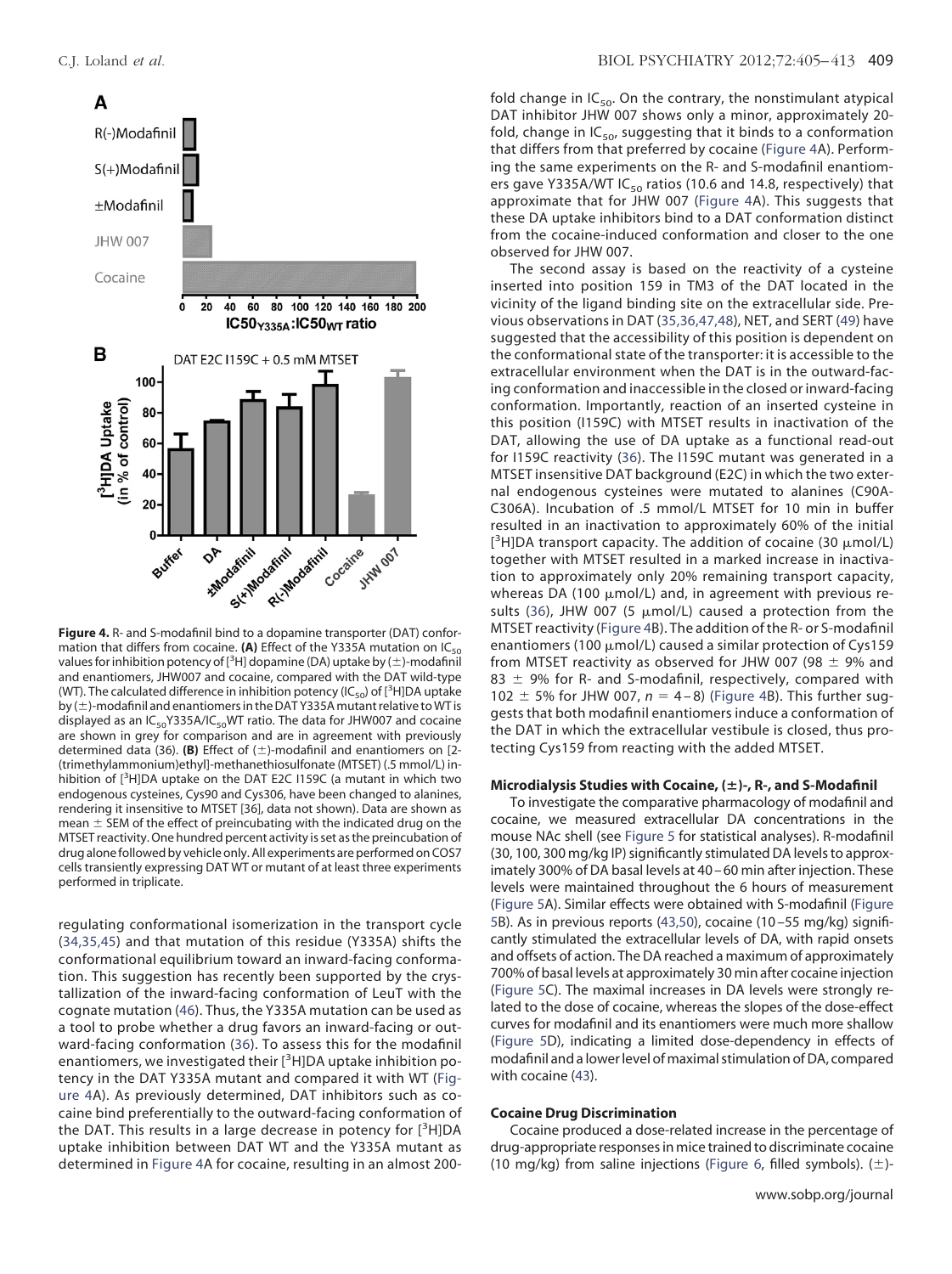

**Figure 5. (A**, **B)** Effects of R- and S-modafinil, respectively, on extracellular levels of dopamine (DA) in dialysatesfrom the nucleus accumbens (NAc) shell in mice. **(A–C)** Ordinates represent the change in extracellular DA concentration as a percentage of basal values. Abscissae represent the time after drug administration. Drugs were administered at doses of 30, 100, and 300 mg/kg intraperitoneal (i.p.). Basal DA values were 50.4  $\pm$  3.9 ( $n = 5$ ), 50.3  $\pm$  3.8  $(n = 6)$ , and 40.4  $\pm$  4.6 ( $n = 5$ ) fmoles/sample for respective doses of R-modafinil; and  $70.0 \pm 9.4$  ( $n = 5$ ),  $52.6 \pm 4.8$  $(n = 7)$ , and 44.1  $\pm$  5.4 ( $n = 5$ ) fmoles/sample, respectively, for S-modafinil. Two-way analysis of variance (ANOVA) indicated main effects of R-modafinil dose  $[F(3,16) = 8.652, p < .01]$ , time  $[F(24,384) = 7.776, p < .01]$ .001], and their interaction  $[F(72,384) = 2.212, p < .001]$ . An ANOVA for S-modafinil indicated main effects of dose  $[F(3,17) = 5.259, p < .01]$ , time  $[F(24,408) = 6.441, p < .01]$ .001], and their interaction  $[F(72, 408) = 2.385, p < .001]$ . **(C)** Dose-dependent effects of acute administration of cocaine on extracellular DA levels in the NAc shell in mice at doses of 10-55 mg/kg. Group size,  $n = 5$  for all groups; basal DA values were  $48.5 \pm 8.1$ , 57.4  $\pm$  12.2, 29.8  $\pm$  6.3, and 34.2  $\pm$  6.0 fmoles/sample, for respective doses of cocaine. A two-way ANOVA indicated main effects of cocaine dose  $[F(3,17) = 6.636, p < .01]$ , time  $[F(12,204) =$ 39.189,  $p < .001$ ], and their interaction [ $F(12,36) = 5.376$ ,  $p < .001$ ]. Each point represents the mean DA levels in 10-min dialysate samples, expressed as a percentage of basal values. For panel **D**, ordinates represent the change in extracellular DA concentration as a percentage of basal values during the 30-min period after drug administration in which maximal stimulation of DA was observed. Abscissae, dose of drug in milligrams/kilogram (log scale). Vertical bars in all panels represent SEM. V, Vehicle, 10% dimethyl sulfoxide  $+15%$  Tween 80 in sterile water.

Modafinil and both enantiomers fully substituted for cocaine, although with approximately one-tenth the potency of cocaine on a molar basis (Table 2). There were no significant differences in potency between the enantiomers of modafinil, similar to the observations in the microdialysis studies.

# **Discussion**

 $(\pm)$ -Modafinil and its R- and S-enantiomers bind with relatively low affinity to the human DAT and inhibit DA uptake in COS7 cells, with the R- slightly more potent than the S-enantiomer. As reported previously in rat brain tissue (17), neither enantiomer showed measurable binding to SERT or NET.

Both the R- and S-enantiomers docked at a common DAT binding pocket significantly overlapping with the S1 binding site for DA and cocaine (37) as well as for the atypical DAT inhibitors (e.g., JHW 007) (38). Although a significant overlap in binding of the modafinil enantiomers was apparent, a unique residue Tyr156 that coordinated differently with the R- and S-enantiomers was identified (Figure 3A, B). To verify these models, we investigated the interaction of the enantiomers with Tyr156, through a single point mutation. According to the model, both enantiomers interact with Tyr156, but only the R-enantiomer interacts with the Tyr-OH group. Thus, we hypothesized that removal of the OH-group with mutation of Tyr156 to a phenylalanine would disrupt R-modafinil but have little effect on S-modafinil binding. Indeed, R-modafinil showed a 14 fold decrease in affinity for the DAT Y156F mutant, as compared with DAT WT protein (Figure 3C; Table 1), whereas only a minor difference in affinities was obtained with S-modafinil. Moreover, the removal of the OH-group disrupts a hydrogen bond to Asp79 in transmembrane helix 1, which presumably alters the orientation of the residue and therefore only slightly affects coordination to the S-modafinil.

We have previously provided evidence that DAT Tyr335 is critical for regulating conformational isomerization in the transport cycle (34,35,45). Tyr335 is located in the third intracellular loop and is 100% conserved throughout the family of neurotransmitter/sodium symporter proteins (51). Mutation of this residue changes the conformational equilibrium of the DAT, resulting in a transporter residing preferentially in an inward-facing conformation (52). The crystal structure of LeuT, a bacterial homolog of DAT, supports the suggestion of Tyr335 as part of an intracellular gate (46,53). Our experiments revealed that the R- and S-modafinil enantiomers gave Y335A/WT IC<sub>50</sub> ratios that were similar to those for JHW 007 and in contrast to cocaine. This suggests that these DAT inhibitors bind differently from the cocaine-induced conformation and closer to the one observed for JHW 007.

Previous observations of DAT (36), NET, and SERT (49) have suggested that Cys159 is accessible to the extracellular environment when the transporter is in an outward-facing conformation but becomes less accessible when the extracellular gate closes and the DAT isomerizes toward an inward-facing conformation. Importantly, reaction of Cys159 with the sulfhydryl reactive MT-SET results in inactivation of the transporter, allowing the use of DA uptake as a functional read-out for I159C reactivity (36). In this experiment, both R- and S-modafinil protected Cys159 from reacting with MTSET, further supporting their binding mode as preferring a more extracellular occluded conformation of the DAT, unlike cocaine (Figure 4B). These findings are consistent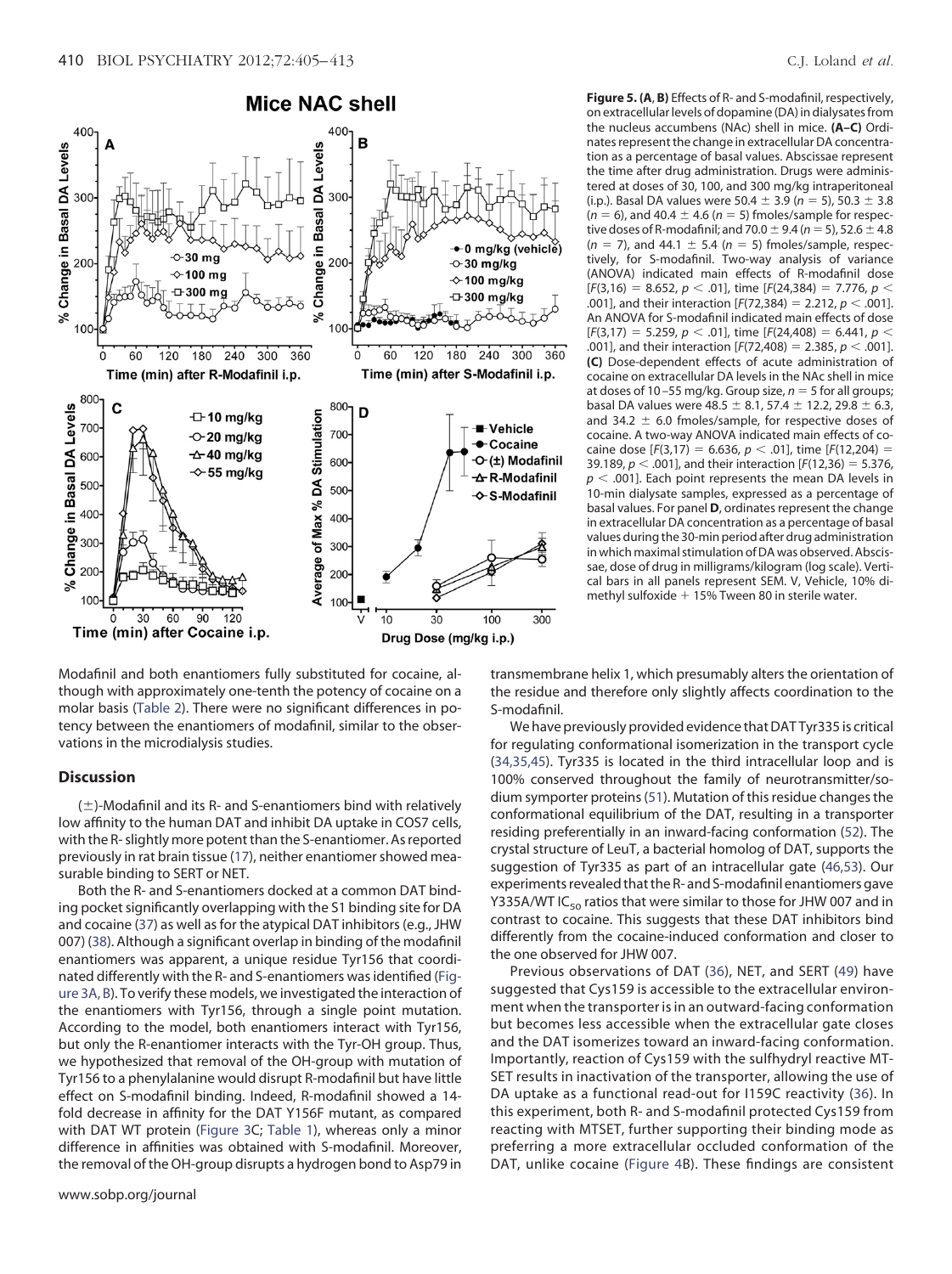

**Figure 6.** Effects of various doses of cocaine and modafinil enantiomers in mice trained to discriminate injections of cocaine (10 mg/kg) from saline. Cocaine was administered 5 min before and the modafinil enantiomers were administered 60 min before testing. Ordinates for the top panel indicate percentage of responses on the cocaine-appropriate key, and ordinates for the bottom panel indicate the rates at which responses were emitted (as a percentage of response rates after saline administration). Abscissae: drug dose in milligrams/kilogram (log scale). Each point represents average effects of six mice, with the exception of the highest dose of R-modafinil, which was examined in only five subjects. Note the dose-effect curve for R-modafinil has been "nudged" to the left to ensure that it can be discerned in the graphic presentation of the data.

with the recently reported study of W84L and D313N DAT mutants wherein  $(\pm)$ -modafinil displayed WT/mutant ratios different from cocaine and more like those of the DAT inhibitors benztropine, GBR 12909, and bupropion (54).

Although these in vitro experiments suggested that the modafinil enantiomers might be more like atypical DAT inhibitors, several reports of  $(\pm)$ -modafinil in models of psychostimulant abuse suggest a cocaine-like pharmacological profile (4–6). Cocaine, modafinil, and its enantiomers stimulated DA levels in the NAc shell—a finding consistent with the literature—suggesting that these drugs might produce reinforcing effects like those produced by other abused drugs (39 – 41). However, cocaine administration showed a time- and dose-related stimulation of DA levels that differed from that produced by modafinil and its enantiomers. Because a temporal contingency between drug-injection and drugeffects is an important feature of the reinforcing effects of drugs,

this predicts that modafinil and its enantiomers will have lower liability for abuse in humans. Moreover, the highest doses of modafinil and its enantiomers reached similarly lower maximal effects on DA levels than those with cocaine, suggesting that, although they block DA reuptake, they do so differently than cocaine. Also, at variance with cocaine, the DA elevations produced by modafinil and its enantiomers were obtained at doses 10 –15 times higher than effective cocaine doses. Taken together, these data suggest a low abuse liability for  $(\pm)$ -modafinil and its enantiomers in humans.

Finally, although  $(\pm)$ -modafinil has been evaluated in several species, including humans, the cocaine-like discriminative-stimulus effects of the enantiomers have not previously been described. We found that both the R- and S-enantiomers of modafinil fully substituted for cocaine in mice, at a pretreatment time of 60 min, and were approximately 8- to 11-fold less potent than cocaine. In addition, as with the microdialysates, no enantioselectivity was observed.

There might be several explanations for the differences we observe in the computational/in vitro studies and behavior in mice, as compared with the benztropine-like DAT inhibitors. First, the modafinil enantiomers bind with relatively low affinity to the DAT, and their binding affinities at NET and SERT were too low to quantify, although NET binding has been reported previously (15). Although the modafinil enantiomers share the diphenyl moiety of the benztropines, previously reported structureactivity relationships suggest that the modafinil analogues might bind somewhat differently at the DAT (55). Furthermore, the modeling studies described herein clearly show that R-modafinil interacts with the Tyr156 –OH, and this interaction likely causes this molecule to prefer a more occluded conformation of the DAT, as opposed to cocaine, wherein the 2-carbomethoxy group prevents an H-bond from forming between Asp79 and Tyr 156 and thus keeps this "gate" open (37). Finally, the modafinil enantiomers are non-amine DAT inhibitors (56,57) in that they have no basic nitrogen to interact with the Asp79, like most DAT inhibitors. Thus, modafinil and its enantiomers might not be "atypical"— defined as having high affinity for the DAT with a preference for a more occluded conformation and devoid of significant cocaine-like behaviors (32). However, they are certainly different from cocaine in both binding mode and pharmacological effects and show strong preference for a DAT conformation different from cocaine and more similar to the benztropines.

The present data are comparable to reported discriminative stimulus effects of  $(\pm)$ -modafinil in rats (22) and primates (23). With self-administration procedures, Gold and Balster (19) found reinforcing effects of modafinil in rhesus monkeys trained to self-ad-

Table 2. Comparisons of ED<sub>50</sub> Values and Potencies

| Compound                                                    | $ED_{50}$ Value<br>$(\mu \text{mol/kg})$                                       | Potency Relative<br>to Cocaine                                        |
|-------------------------------------------------------------|--------------------------------------------------------------------------------|-----------------------------------------------------------------------|
| Cocaine<br>$(\pm)$ -Modafinil<br>S-modafinil<br>R-modafinil | $11.3a$ (9.60-13.5)<br>$125^a$ (99.2-157)<br>89.0 (64.0-115)<br>132 (77.9-226) | $.0896a$ (.0677 - .120)<br>$.127b$ (.0881-.191)<br>.0883 (.0513-.159) |

Comparisons of  $ED_{50}$  values and potencies relative to cocaine of the enantiomers of modafinil in substituting for cocaine in mice trained to discriminate cocaine from saline injections. Values in parentheses are 95% confidence limits. *<sup>a</sup>*

<sup>a</sup>Significant deviation from linearity.

*b* Significant effect of preparations.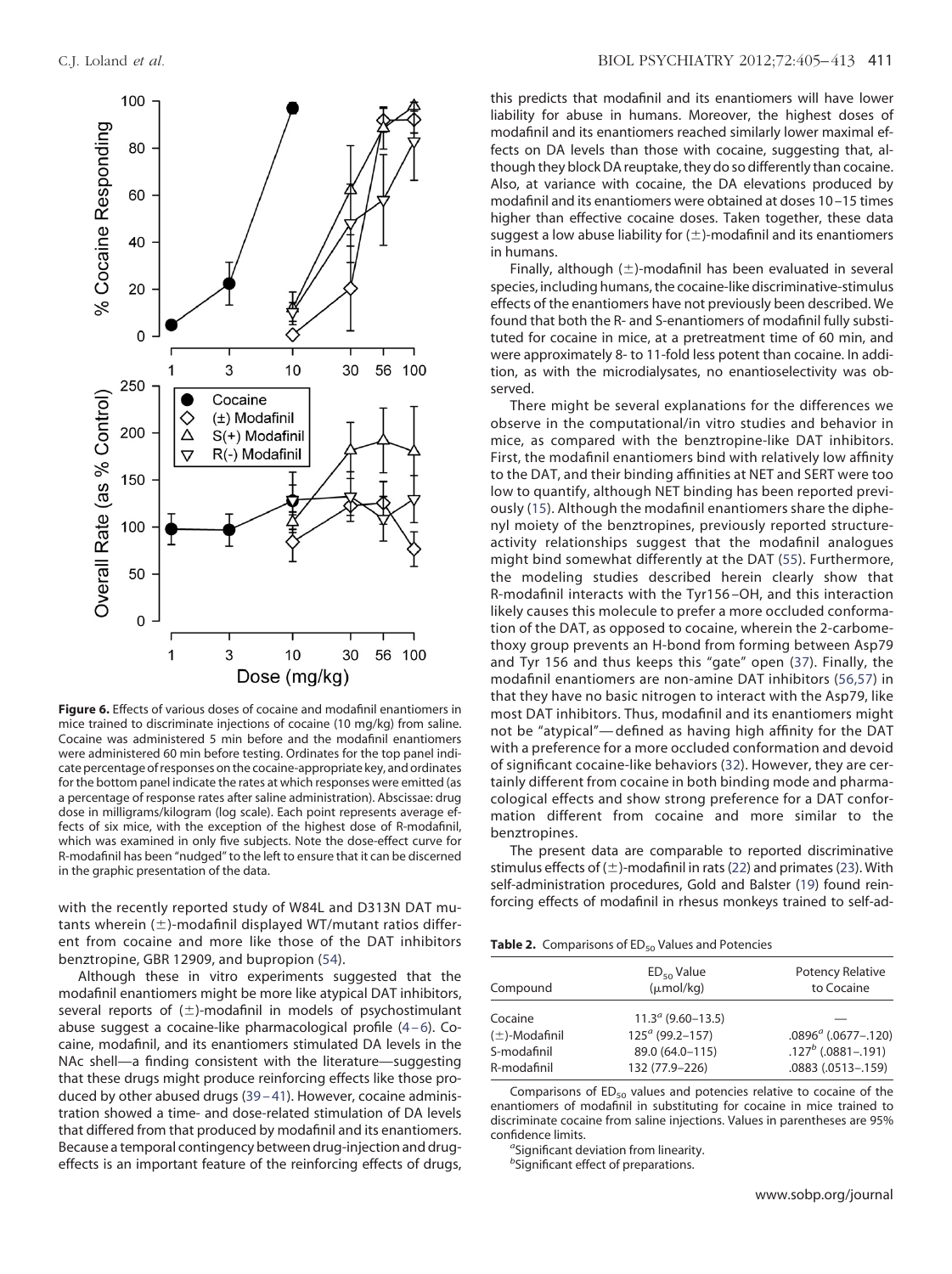minister cocaine. In contrast, Deroche-Gamonet *et al.* (58) failed to find reinforcing effects of  $(\pm)$ -modafinil in rats without a history of cocaine self-administration. Interestingly, one study found chronic administration of  $(\pm)$ -modafinil to decrease cocaine self-administration (23), supporting its use as a potential substitute therapy in human cocaine abusers.

 $(\pm)$ -Modafinil and its R-enantiomer (armodafinil) are clinically available, and the racemate is currently being evaluated for treatment of attention-deficit/hyperactivity disorder, cocaine, and methamphetamine addiction (59). Despite clinical availability, there are no reports of their abuse, and the literature for the racemate predicts a low abuse liability (24,25,60). Importantly,  $(\pm)$ modafinil did not serve as a reinforcer in cocaine abusers, making it an attractive candidate for treatment of this population (61). Rmodafinil does not seem to be significantly different from the racemate in preclinical studies, but reports indicate an improved pharmacokinetic profile and duration of action in humans (28,31,62,63). Thus, we suggest that R-modafinil might be a promising candidate for a well-designed and compliance controlled clinical trial (8,64) for cocaine or methamphetamine addiction. The therapeutic dose for R-modafinil is typically 50 –250 mg orally/day (31), which is lower than  $(\pm)$ -modafinil (200 – 600 mg orally/day), and might translate into an improved side-effect profile. Furthermore, the recently reported cognitive-enhancing actions of  $(\pm)$ -modafinil, especially in methamphetamine abusers (12), suggest that additional benefit of R-modafinil might be realized in this patient population.

*Support for this research was provided to AHN, OMO, JC, TK, MM, JLK, and GT by the National Institute on Drug Abuse Intramural Research Program. CJL is supported by the Lundbeck Foundation and the Danish Council for Independent Research Sapere Aude programme.*

*We thankDawn French-Evans, Lone Rosenquist, and Pia Elsmanfor excellent technical assistance.*

*All authors report no biomedical financial interests or potential conflicts of interest.*

*Supplementary material cited in this article is available online.*

- 1. Potenza MN, Sofuoglu M, Carroll KM, Rounsaville BJ (2011): Neuroscience of behavioral and pharmacological treatments for addictions.*Neuron* 69:695–712.
- 2. Paterson NE (2011): Translational research in addiction: Toward a framework for the development of novel therapeutics. *Biochem Pharmacol* 81:1388 –1407.
- 3. Koob GF, Lloyd GK, Mason BJ (2009): Development of pharmacotherapies for drug addiction: A Rosetta Stone approach. *Nat Rev Drug Discov* 8:500 –515.
- 4. Ballon JS, Feifel D (2006): A systematic review of modafinil: Potential clinical uses and mechanisms of action. *J Clin Psychiat* 67:554 –566.
- 5. Minzenberg MJ, Carter CS (2008): Modafinil: A review of neurochemical actions and effects on cognition. *Neuropsychopharmacology* 33:1477– 1502.
- 6. Martinez-Raga J, Knecht C, Cepeda S (2008): Modafinil: a useful medication for cocaine addiction? Review of the evidence from neuropharmacological, experimental and clinical studies. *Curr Drug Abuse Rev* 1:213– 221.
- 7. Shearer J, Darke S, Rodgers C, Slade T, van Beek I, Lewis J, *et al.* (2009): A double-blind, placebo-controlled trial of modafinil (200 mg/day) for methamphetamine dependence. *Addiction* 104:224 –233.
- 8. Anderson AL, Li SH, Biswas K, McSherry F, Holmes T, Iturriaga E, *et al.* (2012): Modafinil for the treatment of methamphetamine dependence. *Drug Alcohol Depend* 120:135–141.
- 9. Brady KT, Gray KM, Tolliver BK (2011): Cognitive enhancers in the treatment of substance use disorders: Clinical evidence. *Pharmacol Biochem Behav* 99:285–294.
- 10. Turner DC, Robbins TW, Clark L, Aron AR, Dowson J, Sahakian BJ (2003): Cognitive enhancing effects of modafinil in healthy volunteers. *Psychopharmacology* 165:260 –269.
- 11. Rasetti R, Mattay VS, Stankevich B, Skjei K, Blasi G, Sambataro F, *et al.* (2010): Modulatory effects of modafinil on neural circuits regulating emotion and cognition. *Neuropsychopharmacology* 35:2101–2109.
- 12. Ghahremani DG, Tabibnia G, Monterosso J, Hellemann G, Poldrack RA, London ED (2011): Effect of modafinil on learning and task-related brain activity in methamphetamine-dependent and healthy individuals. *Neuropsychopharmacology* 36:950 –959.
- 13. Gerrard P, Malcolm R (2007): Mechanisms of modafinil: A review of current research. *Neuropsychiatr Dis Treat* 3:349 –364.
- 14. Mignot E, Nishino S, Guilleminault C, Dement WC (1994): Modafinil binds to the dopamine uptake carrier site with low affinity. *Sleep* 17: 436 – 437.
- 15. Madras BK, Xie Z, Lin Z, Jassen A, Panas H, Lynch L, *et al.* (2006): Modafinil occupies dopamine and norepinephrine transporters in vivo and modulates the transporters and trace amine activity in vitro.*J Pharmacol Exp Ther* 319:561–569.
- 16. Zolkowska D, Jain R, Rothman RB, Partilla JS, Roth BL, Setola V, *et al.* (2009): Evidence for the involvement of dopamine transporters in behavioral stimulant effects of modafinil. *J Pharmacol Exp Ther* 329:738 – 746.
- 17. Cao JJ, Prisinzano TE, Okunola OM, Kopajtic T, Shook M, Katz JL, Newman AH (2011): Structure-activity relationships at the monoamine transporters for a novel series of modafinil (2-[(diphenylmethyl)sulfinyl]acetamide) analogues. *ACS Med Chem Lett* 2:48 –52.
- 18. Volkow ND, Fowler JS, Logan J, Alexoff D, Zhu W, Telang F, *et al.* (2009): Effects of modafinil on dopamine and dopamine transporters in the male human brain clinical implications.*J Am Med Assoc* 301:1148 –1154.
- 19. Gold LH, Balster RL (1996): Evaluation of the cocaine like discriminative stimulus effects and reinforcing effects of modafinil. *Psychopharmacology* 126:286 –292.
- 20. Dopheide MM, Morgan RE, Rodvelt KR, Schachtman TR, Miller DK (2007): Modafinil evokes striatal [H-3]dopamine release and alters the subjective properties of stimulants. *Eur J Pharmacol* 568:112–123.
- 21. Bernardi RE, Lewis JR, Lattal KM, Berger SP (2009): Modafinil reinstates a cocaine conditioned place preference following extinction in rats. *Behav Brain Res* 204:250 –253.
- 22. Paterson NE, Fedolak A, Olivier B, Hanania T, Ghavami A, Caldarone B (2010): Psychostimulant-like discriminative stimulus and locomotor sensitization properties of the wake-promoting agent modafinil in rodents. *Pharmacol Biochem Behav* 95:449 – 456.
- 23. Newman JL, Negus SS, Lozama A, Prisinzano TE, Mello NK (2010): Behavioral evaluation of modafinil and the abuse-related effects of cocaine in rhesus monkeys. *Exp Clin Psychopharm* 18:395– 408.
- 24. Jasinski DR (2000): An evaluation of the abuse potential of modafinil using methylphenidate as a reference. *J Psychopharmacol* 14:53– 60.
- 25. Myrick H, Malcolm R, Taylor B, LaRowe S (2004): Modafinil: Preclinical, clinical, and post-marketing surveillance—a review of abuse liability issues. *Ann Clin Psychiatry* 16:101–109.
- 26. Vosburg SK, Hart CL, Haney M, Rubin E, Foltin RW (2010): Modafinil does not serve as a reinforcer in cocaine abusers. *Drug Alcohol Depend* 106: 233–236.
- 27. Donovan JL, Malcolm RJ, Markowitz JS, DeVane CL (2003): Chiral analysis of d- and l-modafinil in human serum: Application to human pharmacokinetic studies. *Ther Drug Monit* 25:197–202.
- 28. Wong YN, Simcoe D, Hartman LN, Laughton WB, King SP, McCormick GC, *et al.* (1999): A double-blind, placebo-controlled, ascending-dose evaluation of the pharmacokinetics and tolerability of modafinil tablets in healthy male volunteers. *J Clin Pharmacol* 39:30 – 40.
- 29. Robertson P Jr, Hellriegel ET (2003): Clinical pharmacokinetic profile of modafinil. *Clin Pharmacokinet* 42:123–137.
- 30. Dinges DF, Arora S, Darwish M, Niebler GE (2006): Pharmacodynamic effects on alertness of single doses of armodafinil in healthy subjects during a nocturnal period of acute sleep loss. *Curr Med Res Opin* 22:159 – 167.
- 31. Garnock-Jones KP, Dhillon S, Scott LJ (2009): Armodafinil. *CNS Drugs* 23:793– 803.
- 32. Newman AH, Katz JL (2009): Atypical dopamine uptake inhibitors that provide clues about cocaine's mechanism at the dopamine transporter. *Top Med Chem* 4:95–129.
- 33. Tanda G, Newman AH, Katz JL (2009): Discovery of drugs to treat cocaine dependence: Behavioral and neurochemical effects of atypical dopamine transport inhibitors. *Adv Pharmacol* 57:253–289.